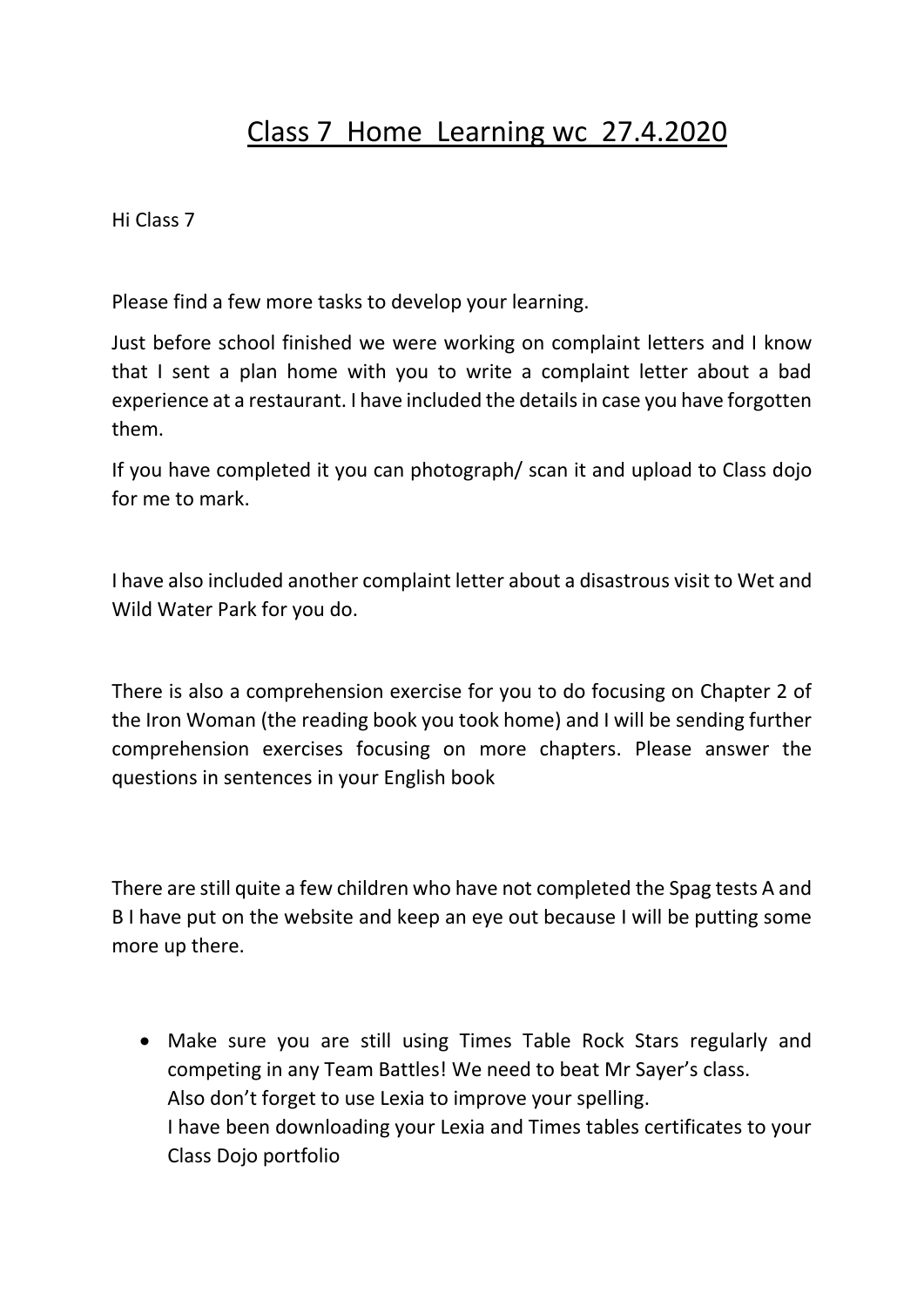- Whiterose maths has some very good lessons for children to complete with a video showing how to complete activities. <https://whiterosemaths.com/homelearning/>
- BBC Bitesize has some excellent activities for you to work through. BBC Bitesize link. They are even doing daily activities on the television.
- Carol Vorderman is giving free maths lessons on this website. The Maths Factor
- NRICH is full of maths games and activities that you can work on at home.

Don't forget to upload any paintings and drawings you have done when you were researching an artist or an inventor

As I said last week it is very important you keep active and get some fresh air. Feel free to upload any photographs of your outside activities.

Remember to keep writing in your diary.

Some children have already been uploading activities they have done to their Class Dojo portfolio and I have really enjoyed seeing all the fabulous things they have been doing. I would like to see some more children uploading activities.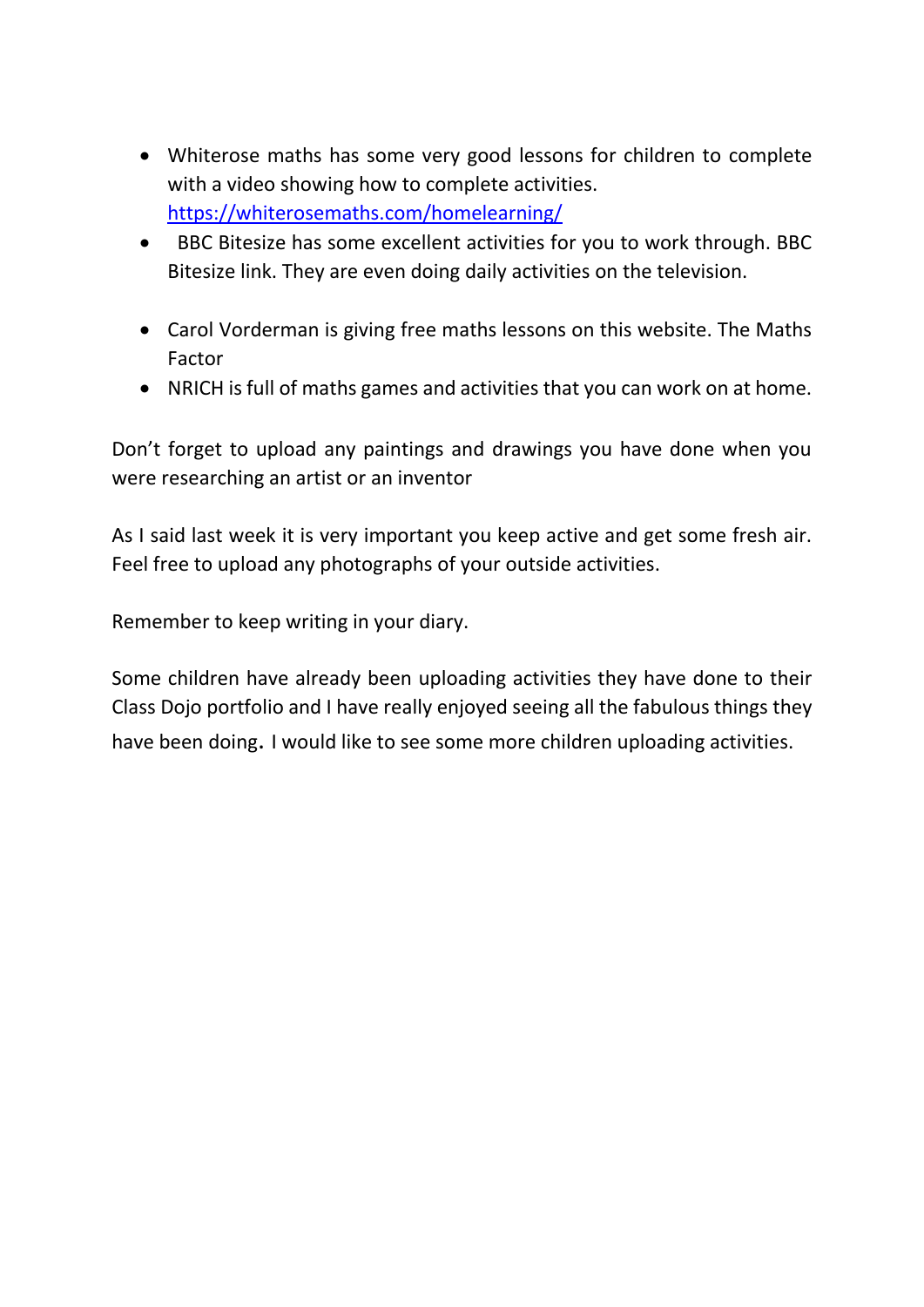## **The Worst Restaurant!**

You and your family visited a restaurant for a family celebration. You were really looking forward to it as you had heard good things about the restaurant.

You arrive and it all goes horribly wrong:



You want to complain about a meal at your establishment which you had on

Sunday 15th March to celebrate your birthday. The whole occasion was ruined by their terrible service

When you arrived you had to wait 45 minutes for a table even though you had booked the week before. Other people were arriving after you and being given a table.

After that bad start things got even worse when the waiter/waitress took ages to serve you other tables were served first.

When your mum asked how much longer the food would be the waiter/ waitress was rude and muttered under their breath.

When the food arrived it was cold and didn't taste very nice. Even worse your dad, who is a vegetarian, was served beef instead of Mushroom

stroganoff and the waiter/waitress was very rude when we complained.

You parents were so annoyed with this terrible service they just paid the bill which was very expensive and left without having a dessert.

This is not the service you would expect from a so called 'quality' restaurant

You are demanding a full refund of the meal and if they refuse to meet your expectations you will be contacting the press to complain about the terrible experience you have received.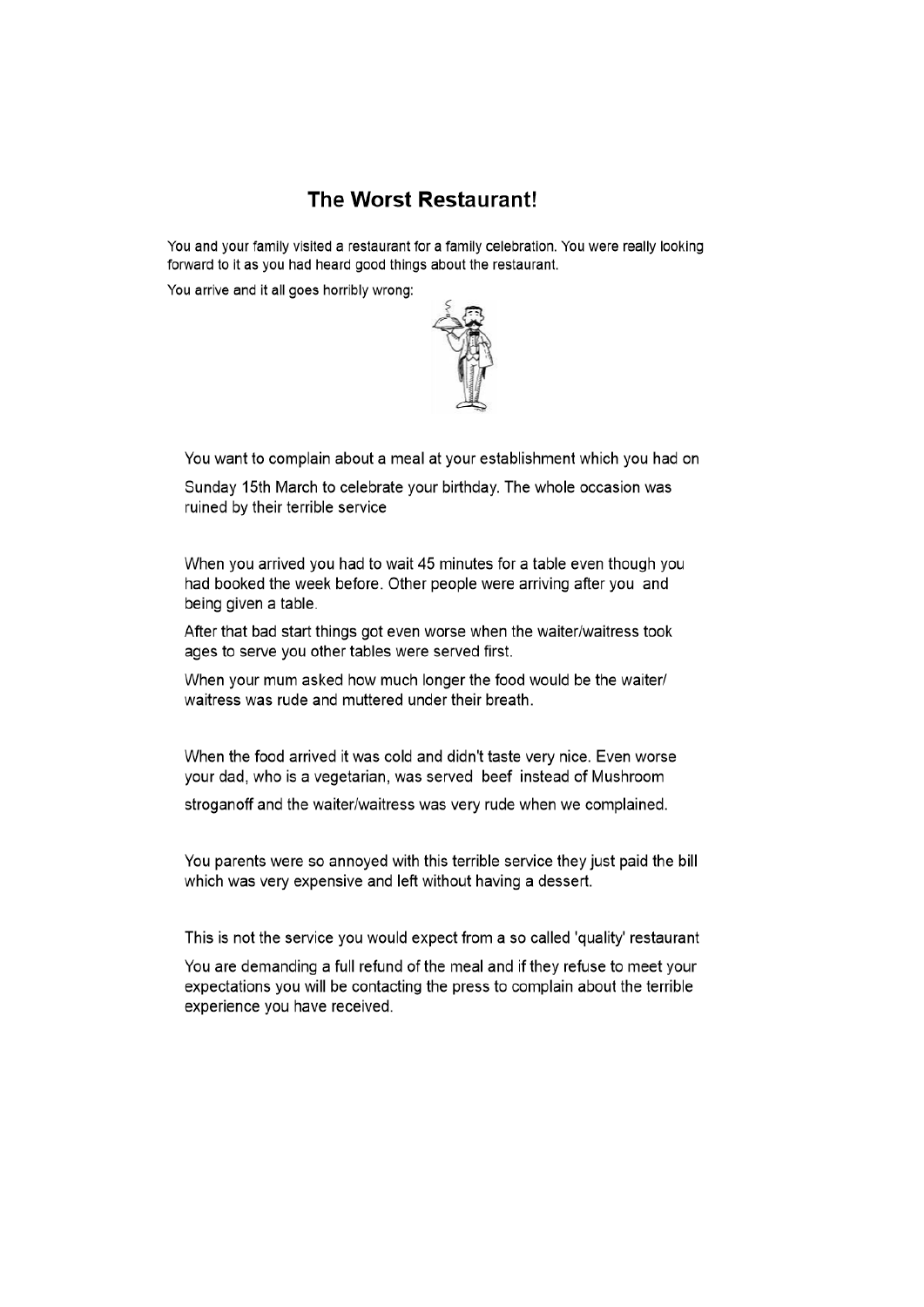## WET & WILD

On Saturday 29th March you visited Wet and Wild Water Park in North Shields with your family. (mam and dad and sister or brother)

The changing rooms were dirty the tiles were all cracked and all of the lockers were broken. The showers were freezing cold.

The two best water slides- The Black Hole and the Kamikaze were closed. You were really disappointed as they are your favourites and you had been looking forward to going on them for weeks.

The cafe had hardly food left at lunchtime and the tables were dirty with plates and half eaten food all over them. When your parents asked a member of staff if they could clean your table they were very rude -slamming plates about and sighing all the time. You had to wait ages for the food and when it did arrive it was horrible.

You paid £100 for the four of you for the full day but you were so disgusted that you left at lunch time.